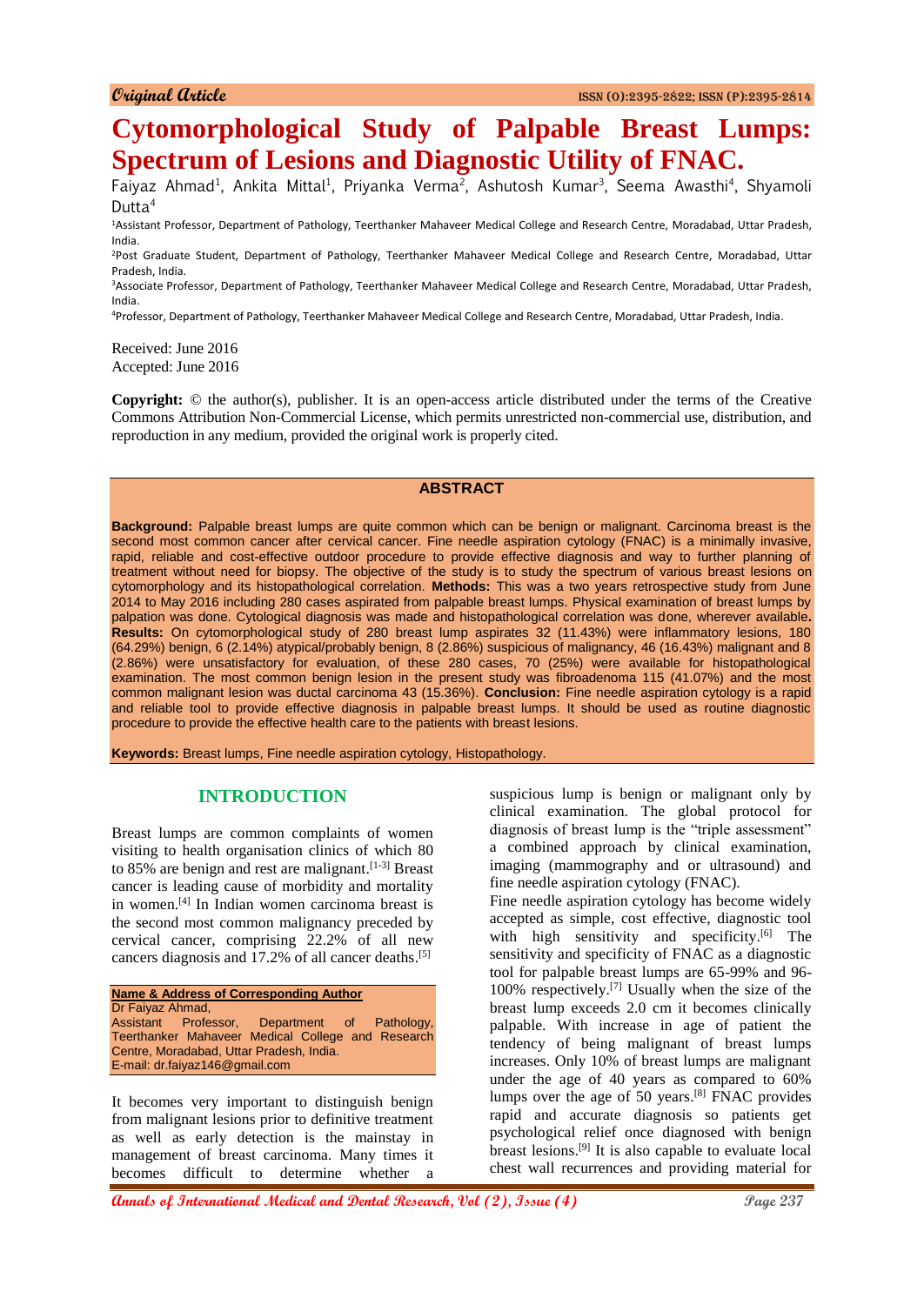ancillary techniques such as hormone receptor analysis, flowcytometry and molecular studies.

Therefore, the study aimed to access the cytomorphological spectrum of palpable breast lumps as well as the diagnostic utility of FNAC which can be relied upon to decide the crucial surgical procedures for the management of patients without resorting to any other cumbersome diagnostic procedure.

# **MATERIALS AND METHODS**

It was a retrospective study carried out from the data retrieved from the Department of Pathology of Teerthanker Mahaveer Medical College & Research Centre, Moradabad in a period from June 2014 to May 2016. All cases of female and male breast lumps which underwent FNAC in the mentioned period were retrieved. A proper written consent in patient's local language was obtained from each patient. Physical examination of breast mass by palpation was done along with the examination of axillary lymph nodes, if any. FNAC was done by using 22/23 Gauge needle attached to 10cc/20cc disposable syringe. Air dried as well as 95% alcohol fixed smears were prepared. Air dried smears were stained with May Grunwald Giemsa (MGG) stain and alcohol fixed smears were fixed with H&E (Hematoxylin & Eosin) & Papanicolaou stains.

Slides were studied under light microscope & cytological diagnosis was made under the standard cytological diagnostic protocol. The patients were followed up for the subsequent mastectomy or biopsy. Cytological diagnosis was compared with the histopathological diagnosis and the statistical analysis was done to assess the utility of FNAC to detect the type of lesion in the breast in comparison to histopathology.

## **RESULTS**

We included 280 breast aspirates, 268 (95.71%) were female and 12 (4.29%) were males. The age range of these 280 patients was 10 to 80 years. The most common affected age group was 31 to 40 years having 86 (30.71%) patients followed by 21 to 30 years having 70 (25%) patients, so that more than 50% patients were in 3rd to 4th decades [Table 1]. In 128 patients, lump was located in right breast, in 145 patients in left breast and in 7 cases it was bilateral [Table 2]. The most common site for lump was upper outer quadrant having 140 cases followed by upper inner quadrant in 35 cases. In 31 cases, lump was subareolar and in 23 cases it was diffuse involving all the quadrants.

Of the total 280 cases, in 271 cases the aspirated material was adequate to confer the diagnosis, while in 8 cases it was paucicellular with

hemodilution precluding the definite opinion. The spectrum of lesions on cytomorphological interpretation and diagnosis was inflammatory 32(11.43%), benign 180 (64.29%), atypical 6 (2.14%), suspicious of malignancy 8(2.86%) and malignant 46 (16.43%) [Table 4].

In Inflammatory lesions [Table 5], the maximum cases were of acute mastitis 14 (5%) followed by granulomatous mastitis 12 (4.29%). In only 2 (0.71%) cases, stain for AFB was positive and diagnosed as tuberculous mastitis.  $3(1.07\%)$  cases were of Fat necrosis having the history of previous surgeries. In 1 (0.04%) case there was chitinous wall, vegetative nuclei, with scattered lymphocytes, plasma cells, histiocytes, epithelioid cells & foreign body giant cells and diagnosed as Cysticercosis.

In Benign lesions [Table 6], the maximum cases were of Fibroadenoma 115(41.07%). 40 (14.29%) cases were of Fibrocystic disease, 5 (1.79%) having Simple cyst which disappeared after aspiration, galactocele and benign phyllodes tumor shared an equal incidence of 4(1.43%) cases each. All 12 (4.29%) male patients were diagnosed with gynaecomastia.

In 46 (16.43%) malignant lesions [Table 7], maximum cases were of ductal carcinoma NOS 43 (15.36%), 2 (0.71%) were malignant phyllodes and only 1 (0.36 %) was diagnosed as medullary carcinoma.

| <b>Table 1:</b> Breast lumps: Age distribution. |                        |                    |  |  |
|-------------------------------------------------|------------------------|--------------------|--|--|
| Age group<br>(years)                            | <b>Number of cases</b> | Percentage $(\% )$ |  |  |
| $10 - 20$                                       | 50                     | 17.35              |  |  |
| $21 - 30$                                       | 70                     | 25                 |  |  |
| $31 - 40$                                       | 86                     | 30.71              |  |  |
| $41 - 50$                                       | 49                     | 17.50              |  |  |
| 51-60                                           | 18                     | 6.43               |  |  |
| 61-70                                           | 3                      |                    |  |  |
| >70                                             |                        | 1.43               |  |  |

|             |  | <b>Table 2:</b> Breast lumps: Side distribution (Right, left $\&$ |  |  |
|-------------|--|-------------------------------------------------------------------|--|--|
| bilateral). |  |                                                                   |  |  |

| Side             | <b>Cases</b> | Percentage $(\% )$ |
|------------------|--------------|--------------------|
| Right            | 128          | 45.71              |
| Left             | 145          | 51.79              |
| <b>Bilateral</b> |              | 2.5                |
| Total            | 280          |                    |

| <b>Table 3:</b> Breast lumps: Quadrant distribution. |              |                    |  |  |
|------------------------------------------------------|--------------|--------------------|--|--|
| <b>Ouadrant</b>                                      | No. of cases | Percentage $(\% )$ |  |  |
| A11                                                  | 23           | 8.21               |  |  |
| Lower inner                                          | 21           | 7.5                |  |  |
| Lower outer                                          | 30           | 10.71              |  |  |
| Subareolar                                           | 31           | 11.07              |  |  |
| Upper inner                                          | 35           | 12.5               |  |  |
| Upper outer                                          | 140          | 50                 |  |  |
| Total                                                | 280          | 10C                |  |  |

**Table 4:** Breast lumps: Cytomorphologic spectrum.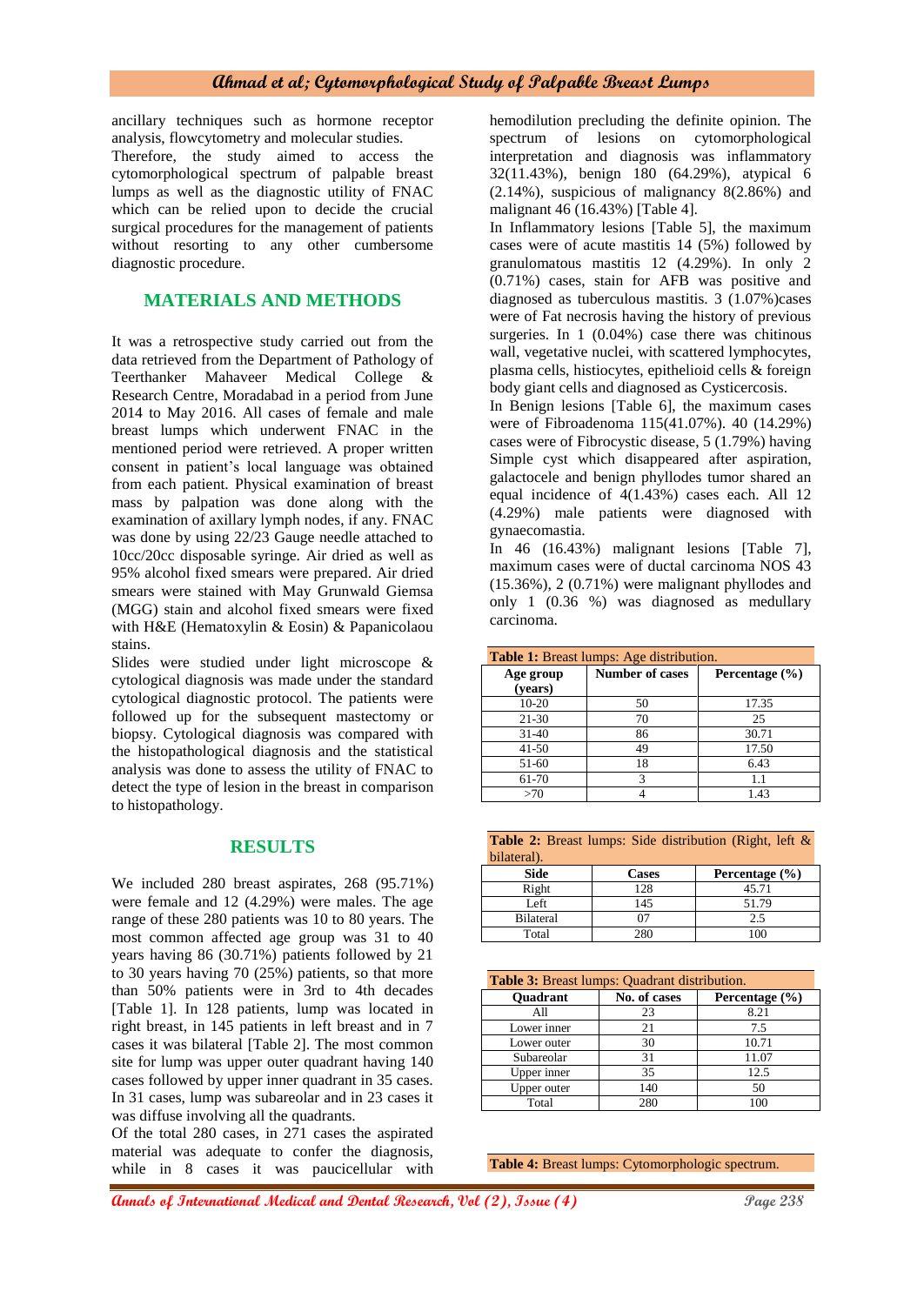| <b>Cytological diagnosis</b> | No. of cases | Percentage (%) |
|------------------------------|--------------|----------------|
| Inflammatory                 | 32           | 11.43          |
| Benign breast lesions        | 180          | 64.2           |
| Atypical/probably<br>benign  | 6            | 2.14           |
| Suspicious of<br>malignancy  |              | 2.86           |
| Malignant                    | 46           | 16.43          |
| Unsatisfactory               |              | 2.86           |

| <b>Table 5:</b> Breast lumps: Distribution of Inflammatory<br>lesions. |                |                    |  |  |
|------------------------------------------------------------------------|----------------|--------------------|--|--|
| <b>Cytological</b><br>diagnosis                                        | No. of cases   | Percentage $(\% )$ |  |  |
| Acute mastitis/abcess                                                  | 14             | 5                  |  |  |
| Granulomatous<br>mastitis                                              | 12             | 4.29               |  |  |
| Tuberculous mastitis                                                   | $\mathfrak{D}$ | 0.71               |  |  |
| Fat necrosis                                                           | 3              | 1.07               |  |  |
| Cysticercosis                                                          |                | 0.04               |  |  |
| Total                                                                  | 32             | 11.43              |  |  |

| Table 6: Breast lumps: Distribution of benign breast<br>lesions. |              |                |  |  |
|------------------------------------------------------------------|--------------|----------------|--|--|
| <b>Benign Breast</b><br><b>Lesions</b>                           | No. of cases | Percentage (%) |  |  |
| Fibrocystic disease                                              | 40           | 14.29          |  |  |
| Simple cyst                                                      |              | 1.79           |  |  |
| Galactocele                                                      |              | 1.43           |  |  |
| Gynaecomastia                                                    | 12           | 4.29           |  |  |
| Fibroadenoma                                                     | 115          |                |  |  |

Total 180 64.29 **Table 7:** Breast lumps: Distribution of malignant lesions.

Benign Phyllodes 4 1.43

| <b>THOIC</b> 1: DIVAGE RETEDS: DIGITIOUROIL OF HRITEHAIR RODORS. |              |                    |  |  |
|------------------------------------------------------------------|--------------|--------------------|--|--|
| <b>Malignancy</b>                                                | No. of cases | Percentage $(\% )$ |  |  |
| Ductal                                                           |              | 15.36              |  |  |
| Medullarv                                                        |              | 0.36               |  |  |
| Malignant Phyllodes                                              |              | 0.71               |  |  |
| Total                                                            | 16           | 16.43              |  |  |

Out of 280 cases of cytomorphological study, only 70 cases underwent a surgical procedure and could be correlated with histopathological examination. In these 70 cases, 1 case of cytologically diagnosed borderline phyllodes was reported Benign phyllodes on histopathological examination (H&E). 2 cases diagnosed as fibroadenoma on cytology were found to be one as ductal carcinoma in situ and other as Invasive ductal carcinoma on histopathology. Another 1 case reported as fibrocystic disease on cytology was diagnosed Invasive ductal carcinoma on histopathological examination, giving false negative result. The sensitivity of present study was 95.7% & in other studies it was 83%-98.5%. All the cases which were diagnosed as malignant lesion on cytology were found to be malignant on histopathology also. Ductal carcinoma was the most common malignant lesion both on cytomorphological & histopathological diagnoses, so the ability of FNAC to detect a malignant case was 100%.



**Figure 1:** Granulomatous mastitis, smear showing epithelioid cell granuloma (H&E stain, x400).



**Figure 2:** Fibroadenoma, smear showing ductular epithelial cells in clusters with myoepithelial cells along with scattered bare bipolar nuclei and fibromyxoid stroma (May-Grunwald-Giemsa stain, x400).



### **DISCUSSION**

In the present study, we included 280 breast lump cases in which cytomorphological study was done and cytological diagnosis were made following laid down criteria. In these, 70 cases underwent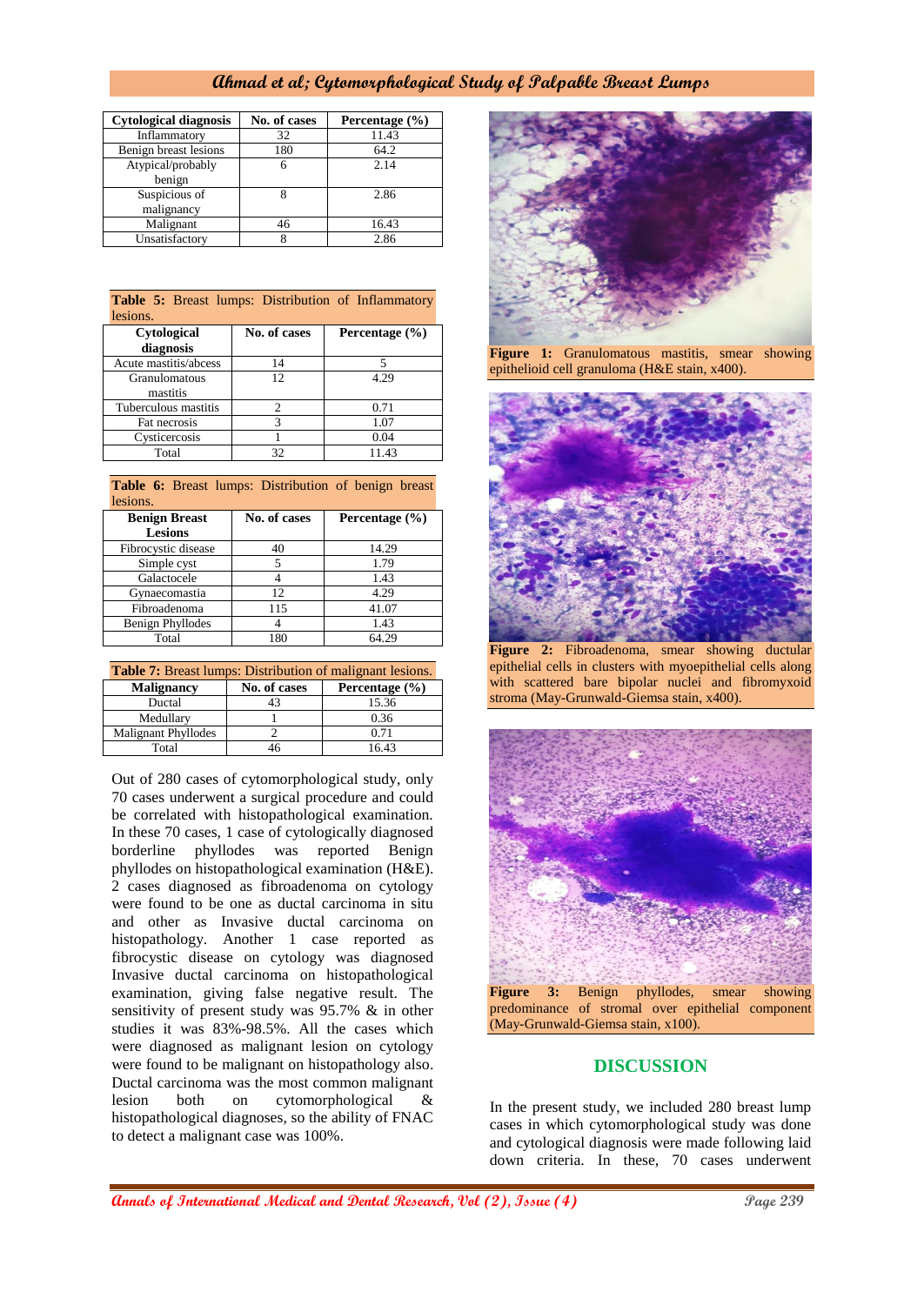lumpectomy or mastectomy and became available for histopathological correlation. FNAC results were divided into inflammatory, benign, atypical/probably benign, suspicious of malignancy, malignant & unsatisfactory categories. Only in 8 cases (2.88%) aspirate was unsatisfactory for evaluation where no diagnosis was made, rest aspirates were adequate and diagnosis were made. Unsatisfactory smears were slightly more than Mohammed et al<sup>[10]</sup>, less than Park & Han<sup>[11]</sup>, Rocha et al<sup>[12]</sup> & Domingner et al<sup>[13]</sup>. Unsatisfactory samples can be due to insufficient experience, faulty techniques or due to the nature of lesion itself. Repeat aspiration with proper technique usually yields adequate material to confer cytological diagnosis, if still inadequate, core/incisional biopsy remains the choice.



**Figure 4:** Benign phyllodes, smears showing cell rich stroma (H&E stain, x400).



**Figure 5:** Ductal carcinoma NOS, smear showing pleomorphic epithelial cells in loose clusters having pleomorphic, hyperchromatic nuclei, coarse chromatin and prominent nucleoli (H&E stain, x400).

The age of the patients ranged from 10 to 80 years with high majority of cases in 3rd to 4th decades of life, similar age groups were observed by Chandanwale et al<sup>[14]</sup>  $\&$  Likhar et al<sup>[15]</sup> in 2013. In inflammatory lesions 32 (11.43%), we found most commonly acute mastitis 14 (5%) cases mostly presented with a short history of tense lump in breast with tenderness and redness of overlying skin. Well-formed epithelioid cell granulomas were found in 12 (4.29%) cases which reported as granulomatous mastitis, 2 (0.71%) cases have granulomas as well as AFB positivity and were thus reported as tuberculous mastitis. Tuberculous mastitis is not infrequent in India and most of the time clinically and radiologically it mimics with carcinoma of breast. So quick and appropriate diagnosis by FNAC relieves the anxiety of patients and opens the door for cure. 3 (1.07%) cases were reported as fat necrosis all have the history of surgery or trauma. In 1 (0.04%) case we found chitinous wall, vegetative nuclei with scattered histiocytes, epithelioid cells and foreign body giant cells, though hooklets not found reported as cysticercosis and responded to medical treatment, cysticercosis of the breast is rare and it should be considered as a differential diagnosis for a lump in breast.

In the present study, fibroadenoma was the most common benign lesion and maximum cases of fibroadenoma were in the age group of 21-30 years which is similar to results shown by Kochhar et al<sup>[16]</sup>, Khanzada et al<sup>[17]</sup>, Iyer et al<sup>[18]</sup>, Akhtor et  $al^{[19]}$  & Irabor et al<sup>[20]</sup>. Thus, the present study is in concordance with the studies available in the literature. In our study, fibrocystic disease was the next common lesion, 40 (14.29%) cases which is in agreement with Abdullah et al, 1999<sup>[21]</sup> and Khemka et al, 2009[22] .

In the present study, there were 12 (4.29%) male breast aspirates and all were diagnosed as gynaecomastia, the age ranged from 27 to 80 years. It is easy to diagnose gynaecomastia on cytology when male comes with a subareolar mass. The main problem in diagnosis is getting a satisfactory material and its painful aspiration. Usually the indication for FNAC is to rule out malignancy.<sup>[23]</sup>

In the present study, we observed 4 (1.43%) cases of phyllodes which is similar to reported by Likhar et al<sup>[15]</sup> in 2013. The number of malignant lesions in the present study was 46 (16.43%) cases which is in concordance with Park and  $\text{Han}^{[11]}$ , Rochar et  $al^{[12]}$  and Dominguer et al<sup>[13]</sup>. Maximum number of malignant cases were in 41 to 50 years of age group which is similar to the results by Khan et  $aI^{[24]}$ . Most affected age group being 41-50 years. The common side of affected breast was left side and the commonest site for lump breast was upper outer quadrant. This was in accordance with previous studies in literature<sup>[12,25]</sup>. Singh et al<sup>[26]</sup> reported that invasive ductal carcinoma is the most common breast malignancy and found in the age group of 41-60 years. The present study shows similar results. 2 (0.71%) cases reported as malignant phyllodes tumor. Cytological distribution was based on dominance of stromal component on epithelial component with